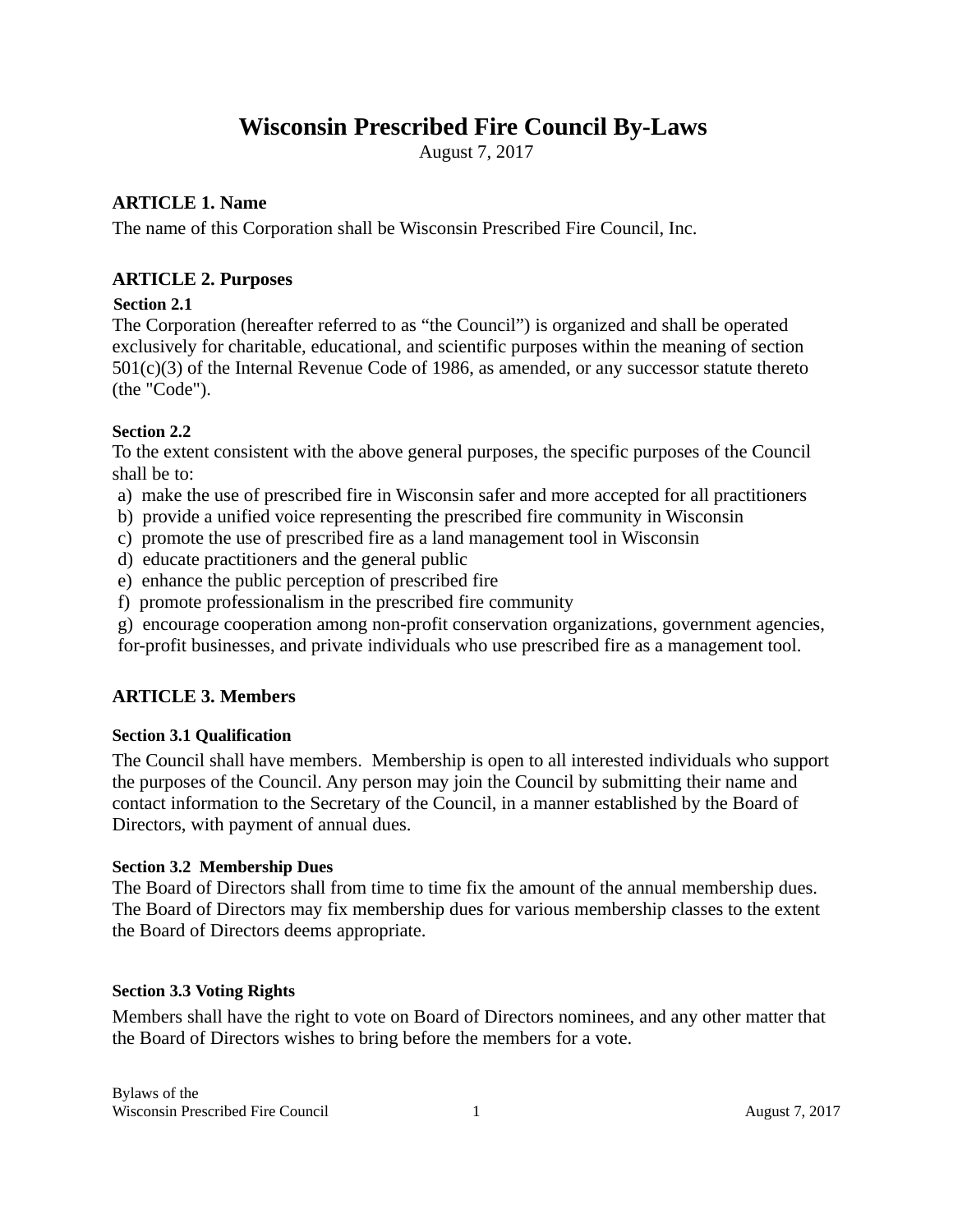#### **Section 3.4 Suspension and Expulsion**

a) The Board of Directors is empowered to revoke the membership of any member. Members may be removed for actively working against the purposes of the Council summarized above, or for actions that hinder the Council from effectively accomplishing those purposes, or for noncompliance with the policies of the Council. Any member removed shall be entitled to a refund of membership dues.

b) Individuals will be dropped from the membership list, and all privileges of membership shall be terminated, if annual dues are not paid when due, within a grace period as established by the Board of Directors. Any member suspended for nonpayment of dues may reapply for membership following such guidelines as may be determined by the Board of Directors.

#### **Section 3.5 Resignation**

A member may leave the Council by informing the Secretary of the Council of their resignation in writing or by email. A member who resigns is not entitled to a refund of membership dues.

## **ARTICLE 4. Board of Directors**

#### **Section 4.1 General Powers**

The affairs of the Council shall be managed by the Board of Directors and all corporate powers shall be exercised by or under the authority of said Board.

#### **Section 4.2 Number and Tenure**

The Board of Directors shall be composed of between seven (7) and ten (10) persons. Each director shall be elected for a three year term and shall hold office until his or her resignation, removal, death, incapacity, or the election of a qualified successor. The terms of the directors shall be staggered so that approximately one third of the directors are elected at each annual meeting of the directors. Prior to the election of a director, the Board of Directors may adjust the term of that director for the purpose of ensuring that the terms of the directors remain staggered.

#### **Section 4.3 Election**

Prior to the first general membership meeting of each calendar year, the Nominating Committee shall prepare a slate of candidates to fill upcoming vacancies on the Board of Directors. In addition, any member of the Council may self-nominate to run for a seat by submitting signatures of 20 Council members to the Secretary at least four weeks before the general membership meeting. All candidates' names will be provided to the voting membership via paper ballot or email ballot, at least two weeks before the general membership meeting. Ballots must be returned to the Secretary at least one week before the general membership meeting, or may be cast in person at the general membership meeting. The candidates with the greatest number of votes shall fill the vacant seats on the Board of Directors. All candidates must receive affirmative votes from a majority of the votes cast.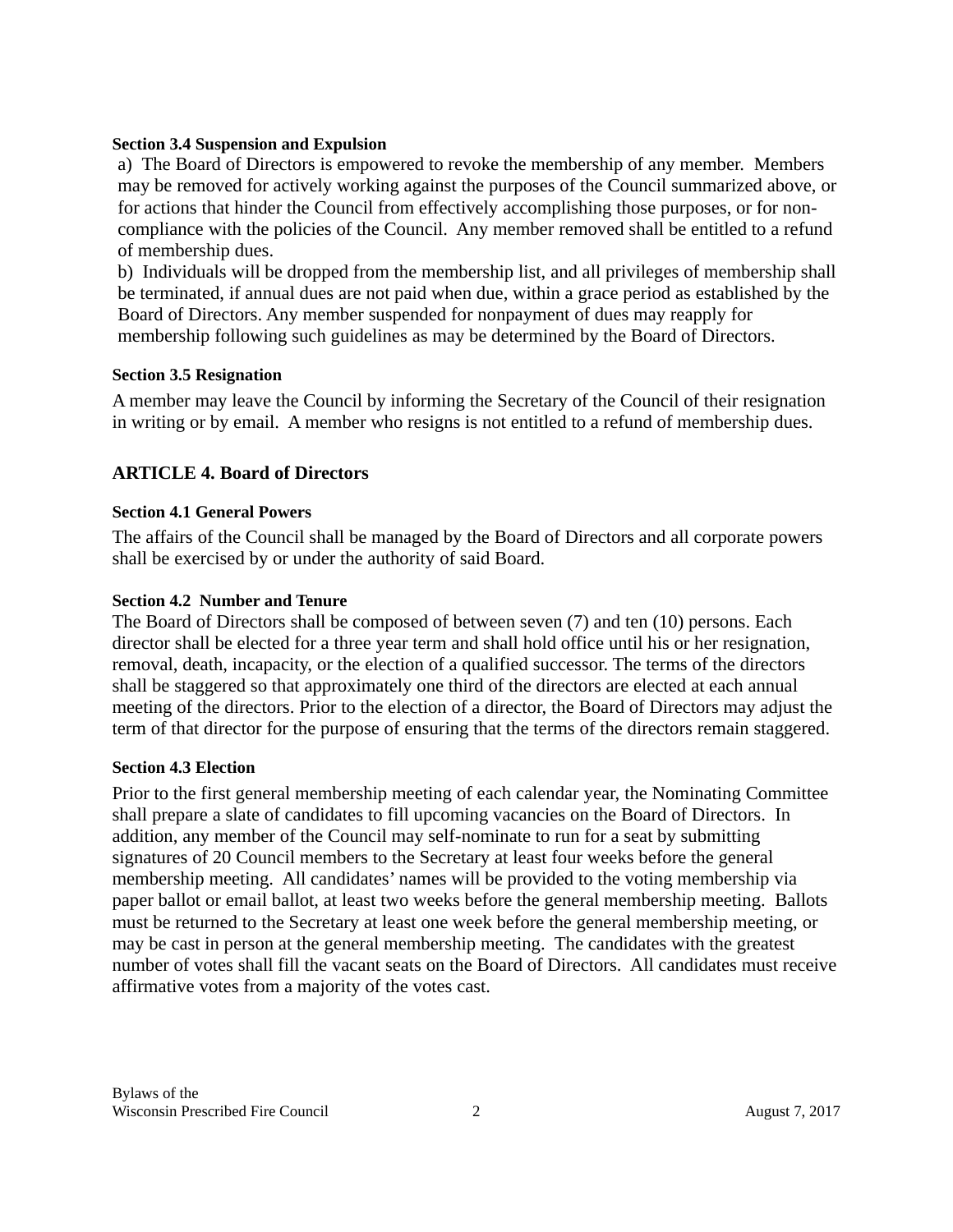#### **Section 4.4 Resignation and Removal**

a) Any director may resign by presenting written notice to the Secretary.

b) A director may be removed, with or without cause, by a two-thirds vote of the current Board members.

#### **Section 4.5 Vacancies**

Any vacancy occurring in the Board of Directors, including a vacancy created by an increase in the number of directors, may be filled until the next succeeding annual election by the affirmative vote of a majority of the directors then in office.

#### **Section 4.6 Term Limits**

a) Each director shall serve no more than three consecutive terms or partial terms on the Board.

b) Notwithstanding (a) above, a director elected as an officer may serve out the term of that office even if such service results in more than three terms' service.

c) A director who has served the maximum term shall be ineligible to serve on the Board of Directors for a period of at least one election year before again becoming eligible for election to the Board.

d) Exceptions to these term limits may be made bv a majority vote of the Board if it is to the benefit of the Council.

#### **Section 4.7 Meetings**

The Board of Directors shall meet at least two times per year. All meetings of the Board shall be called by the Chair, and notice of all meetings shall be sent to the Board and members by the Secretary at least two weeks prior to the scheduled meeting date.

#### **Section 4.8 Quorum and Voting**

A quorum of the Board shall be a majority of directors then in office. Votes by the Board shall only be valid if a quorum is in attendance at the meeting where the vote is taken, unless the Chair requests a special vote by mail or email between Board meetings. If a special vote is requested, the vote shall be valid only if a quorum of Board members participates in the vote.

#### **Section 4.9 Compensation**

Directors serve without being paid but may be reimbursed for expenses they incur in performing their duties.

#### **Section 4.10 Minutes**

The Secretary shall take minutes of all Board meetings. These minutes shall be distributed to the Board of Directors, and shall be kept in the official files of the Council, as maintained by the Secretary. These minutes will be available to the general membership if requested, but need not be distributed to the membership.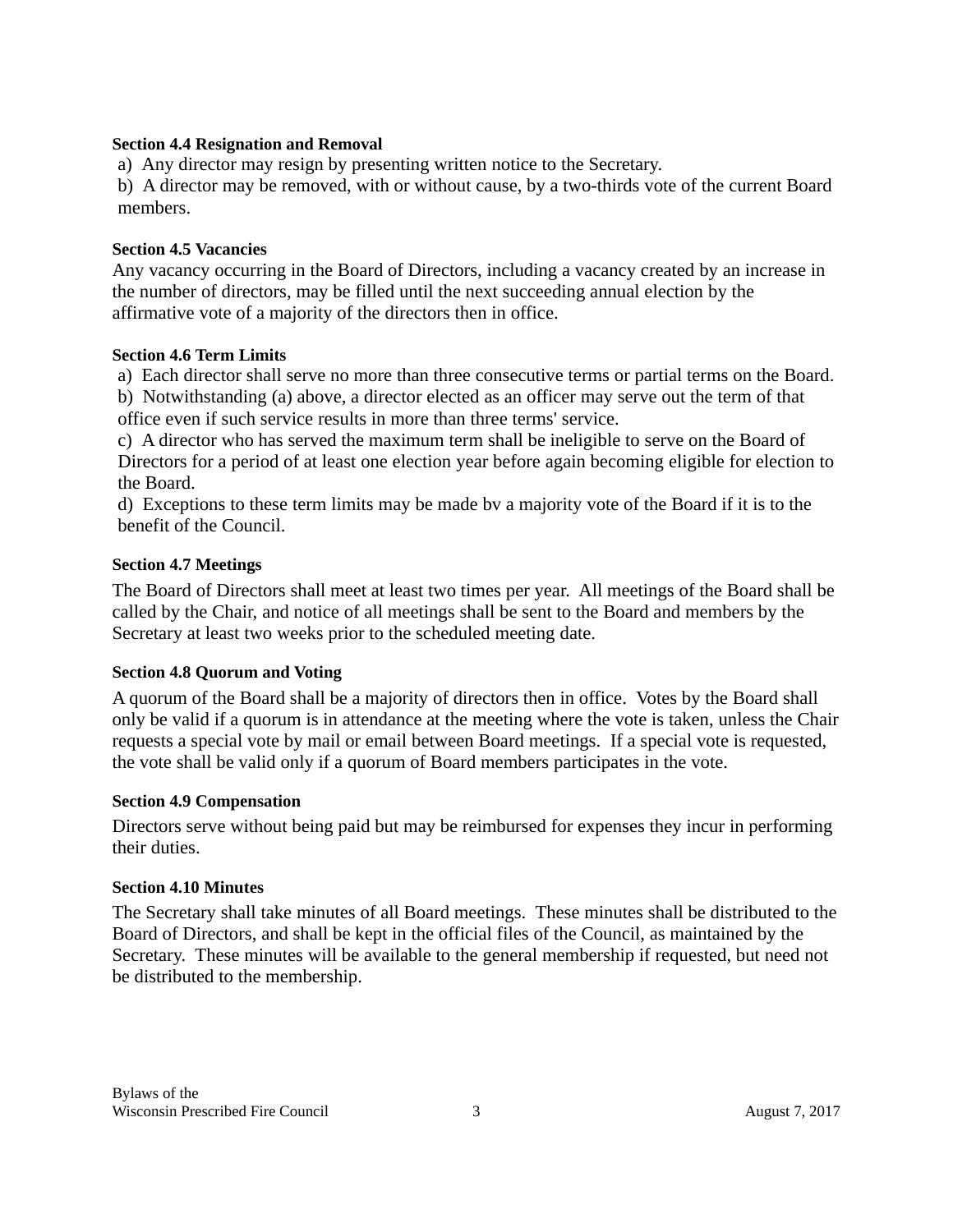# **ARTICLE 5. Officers**

## **Section 5.1 Number and Qualifications**

Officers of the Board of Directors shall be the Chair, Vice-Chair, Secretary, and Treasurer. Each Officer must be a current member of the Board of Directors. The Chair and Vice-Chair must each have served at least one year on the Board of Directors.

## **Section 5.2 Election and Tenure**

a) Officers of the Board of Directors shall be elected by the Board of Directors at the first Board meeting following the annual election of Directors, and shall take office immediately following the meeting at which they were elected.

b) Officers shall serve for the term of two years, and until their successors have been duly elected or until their prior resignation, removal or death. The Vice-Chair normally shall succeed to the office of Chair upon completion of a two-year term, and upon election by the Board of Directors.

c) Officers may serve additional two-year terms if duly elected.

## **Section 5.3 Resignation and Removal**

a) An officer may resign by presenting written notice to the Secretary.

b) An officer may be removed, with or without cause, by a two-thirds vote of the current Board members.

## **Section 5.4 Vacancies**

If an officer position becomes vacant for any reason during that office's term, the Board shall appoint a replacement to complete the remainder of that office's term.

#### **Section 5.5 Chair**

The Chair shall be the principal executive officer of the Council and, subject to the control of the Board of Directors, shall in general supervise and control all of the business and affairs of the Council and shall see that all orders and resolutions of the Board of Directors are carried out. The Chair shall, when present, preside at all meetings of the Board of Directors. The Chair shall have authority, subject to rules that may be prescribed by the Board of Directors, to appoint agents and employees of the Council as he or she deems necessary, to prescribe their powers, duties and compensation, and to delegate authority to them. Such agents and employees shall hold office at the discretion of the Chair. In general, the Chair shall perform all duties incident to the office of Chair and such other duties the Board of Directors may prescribe.

#### **Section 5.6 Vice-Chair**

The vice-chair shall assist the chair with the execution of his or her duties. In the absence of the Chair or in the event of the Chair's death, inability or refusal to act, the Vice-Chair shall perform the duties of the Chair and when so acting shall have all the powers and duties of the Chair. The Vice-Chair shall perform such other duties as from time to time may be assigned to him or her by the Board of Directors or the Chair.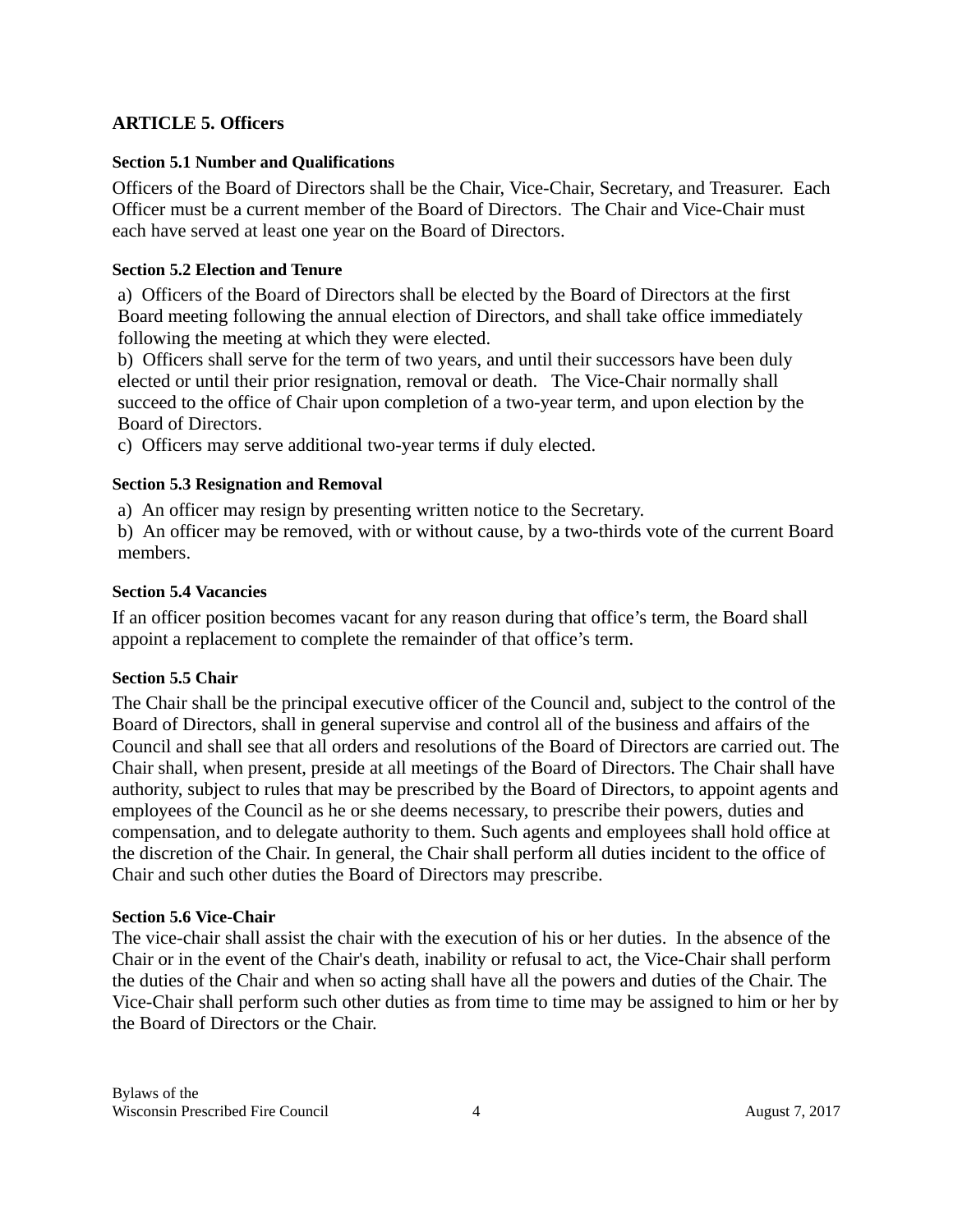### **Section 5.7 Secretary**

The Secretary shall:

a) keep the minutes of the meetings of the membership and of the Board of Directors in one or more books provided for that purpose;

b) see that all notices are duly given in accordance with the provisions of these By-Laws or as required by law;

- c) maintain membership records of the Council;
- d) be custodian of the corporate records; and

e) in general, perform all duties and exercise such authority as from time to time may be delegated or assigned to the Secretary by the Chair or by the Board of Directors.

## **Section 5.8 Treasurer**

The Treasurer shall:

a) have charge and custody of and be responsible for all funds and securities of the Council;

b) receive and give receipts for monies due and payable to the Council from any source whatsoever, and deposit all such monies in the name of the Council in such banks, trust companies or other depositories as shall be selected by the Board of Directors;

c) keep the accounts of the Council and its other financial records;

d) make such reports of the financial condition of the Council as may be required by law or by the Board of Directors; and

e) in general perform all of the duties incident to the office of Treasurer and have such other duties and exercise such other authority as from time to time may be delegated or assigned to him or her by the Chair or by the Board of Directors.

# **ARTICLE 6. Advisory Board**

# **Section 6.1 Organizational Membership**

Certain government agencies and other organizations may hold Organizational membership in the Council. The Board of Directors shall designate the organizations eligible for Organizational Membership. Employees of Member Organizations shall be eligible to hold individual membership. Employees of Member Organizations may, as private individuals, serve as Directors or Officers.

# **Section 6.2 Advisory Board**

An Advisory Board made up of representatives of Member Organizations may advise and assist the Board of Directors in managing the affairs of the Council. Each Member Organization shall have one representative on the Advisory Board. Appointment and length of service of Advisory Board members are determined by their respective agencies or organizations. Advisory Board members may attend Board of Directors meetings, but may not vote and are not counted for purposes of establishing a quorum of the Board of Directors.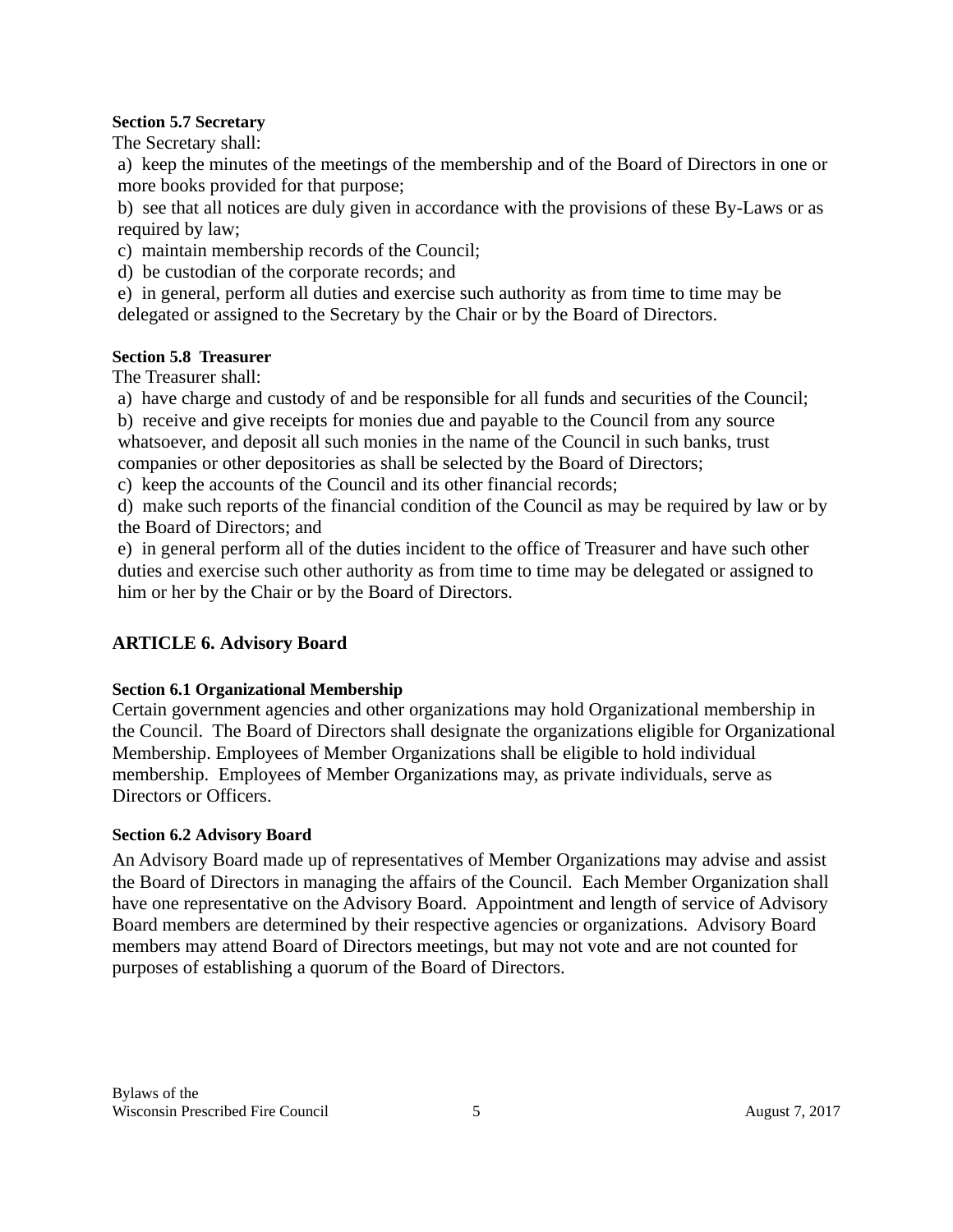# **ARTICLE 7. General Membership Meetings**

## **Section 7.1 Meetings**

The Council shall hold at least one general membership meeting per calendar year, open to all current members of the Council and to the general public.

## **Section 7.2 Notice of Meetings**

Notice of general membership meetings will be sent to all current members of the Council by the Secretary via email at least two weeks prior to the scheduled date of the meeting.

## **Section 7.3 Conduct of Meetings**

Meetings shall be led by the Chair, or, if the Chair is unavailable to lead the meeting, by the Vice-Chair. Minutes of the meeting shall be taken by the Secretary, and made available to all current Council members.

# **ARTICLE 8. Committees**

#### **Section 8.1 Committees**

The Board shall establish both ad-hoc or issue committees and standing committees as needed to further the mission of the organization. Each committee shall have a chair who is a current member of the Council.

#### **Section 8.2 Meetings**

Committee meetings will be called by the Chair of the committee. Meetings may be regular or on an as-needed basis, according to the committee's work plan and objectives.

#### **Section 8.3 Membership**

Any current Council member may join an ad-hoc or standing committee, depending on their particular interests and skills.

#### **Section 8.4 Minutes**

The committee Chair shall be responsible for ensuring that minutes of committee meetings are kept. The committee Chair shall report to the full Board of Directors on progress of the committee toward its assigned duties, and shall provide minutes if requested by the Board.

# **ARTICLE 9. Administration**

# **Section 9.1 Contracts**

The Board of Directors may authorize any officer or officers, agent or agents, to enter into any contract or execute or deliver any instrument in the name of and on behalf of the Council. Such authorization may be general or confined to specific instances. In the absence of other designation, all deeds, mortgages and instruments of assignment or pledge made by the Council shall be executed in the name of the Council (a) by the Chair or the Vice-Chair and (b) by the Secretary or the Treasurer.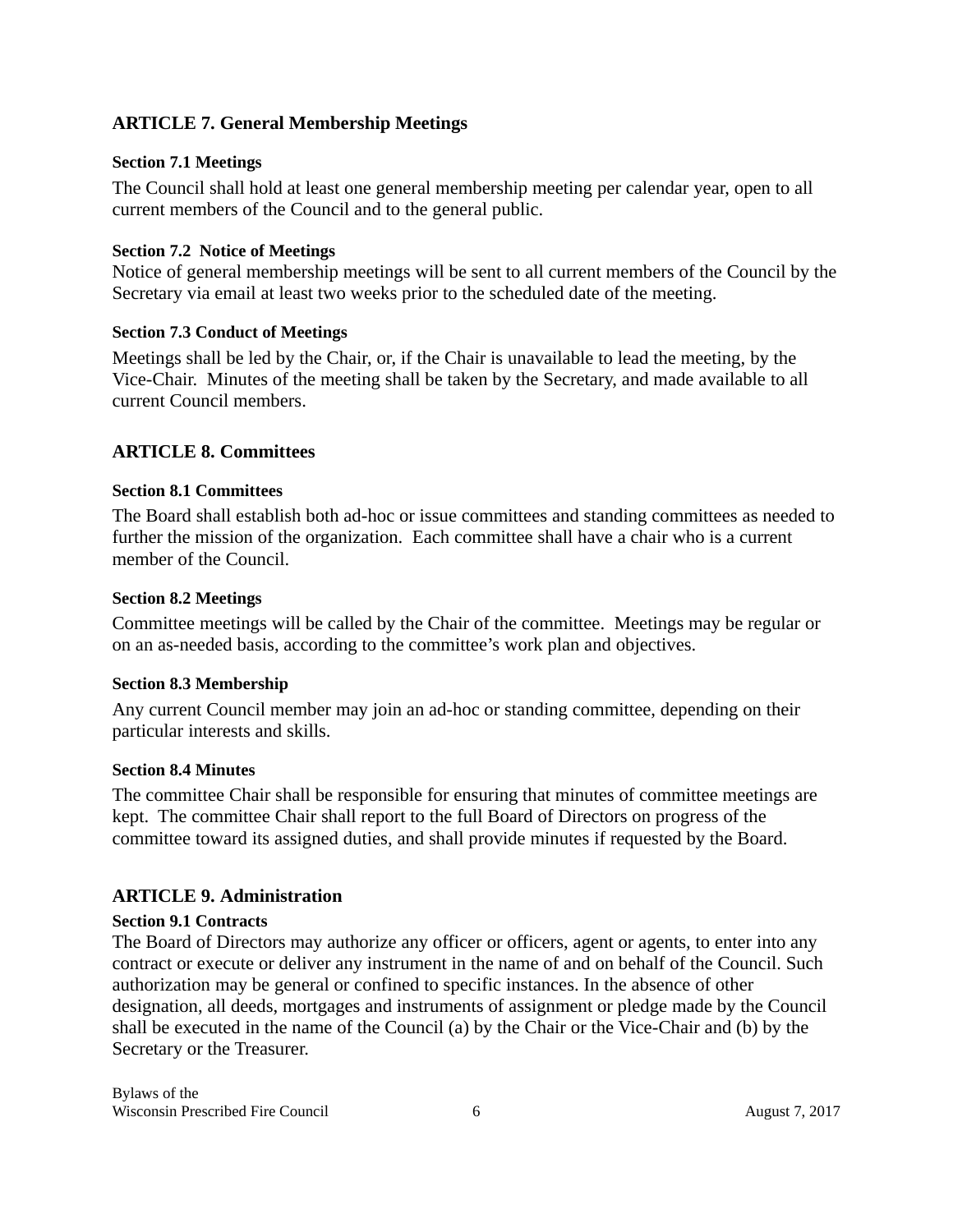#### **Section 9.2 Contracts Between Council and Related Persons.**

No contract or other transaction between the Council and a director, or between the Council and any entity in which a director is a director, officer or has a material financial interest, is void or voidable because of the relationship or interest if any of the following applies:

a) The relationship or interest is disclosed or known to the Board of Directors or the committee that authorizes, approves or ratifies the contract or transaction and, the contract or transaction was authorized, approved or ratified by a vote or consent sufficient for the purpose, without counting the votes or consents of interested directors.

b) The contract or transaction is fair and reasonable to the Council.

Interested directors may be counted in determining the presence of a quorum at a meeting of the Board of Directors or a committee that authorizes, approves or ratifies a contract or transaction under this Article.

#### **Section 9.3 Loans**

No loans shall be contracted on behalf of the Council and no evidences of indebtedness shall be issued in its name unless authorized by or under the authority of a resolution of the Board of Directors. Such authorization may be general or confined to specific instances.

#### **Section 9.4 Checks, Drafts, Etc**

All checks, drafts or other orders for the payment of money, notes or other evidences of indebtedness issued in the name of the Council shall be signed by such officer or officers, agent or agents of the Council and in such manner as shall be determined by or under the authority of a resolution of the Board of Directors.

#### **Section 9.5 Deposits**

All funds of the Council not otherwise employed shall be deposited to the credit of the Council in such banks, trust companies or other depositories as may be selected by or under the authority of a resolution of the Board of Directors.

#### **Section 9.6 Fiscal Year**

The Council's fiscal year shall be the year ending December 31.

#### **ARTICLE 10. Parliamentary Authority**

The rules contained in Robert's Rules of Order Newly Revised shall govern the organization in all cases to which they are applicable and in which they are not inconsistent with these Bylaws and any special rules of order the organization may adopt.

#### **ARTICLE 11. Indemnification**

The Council shall indemnify a director or officer to the full extent authorized by chapter 181 of the Wisconsin Statutes.